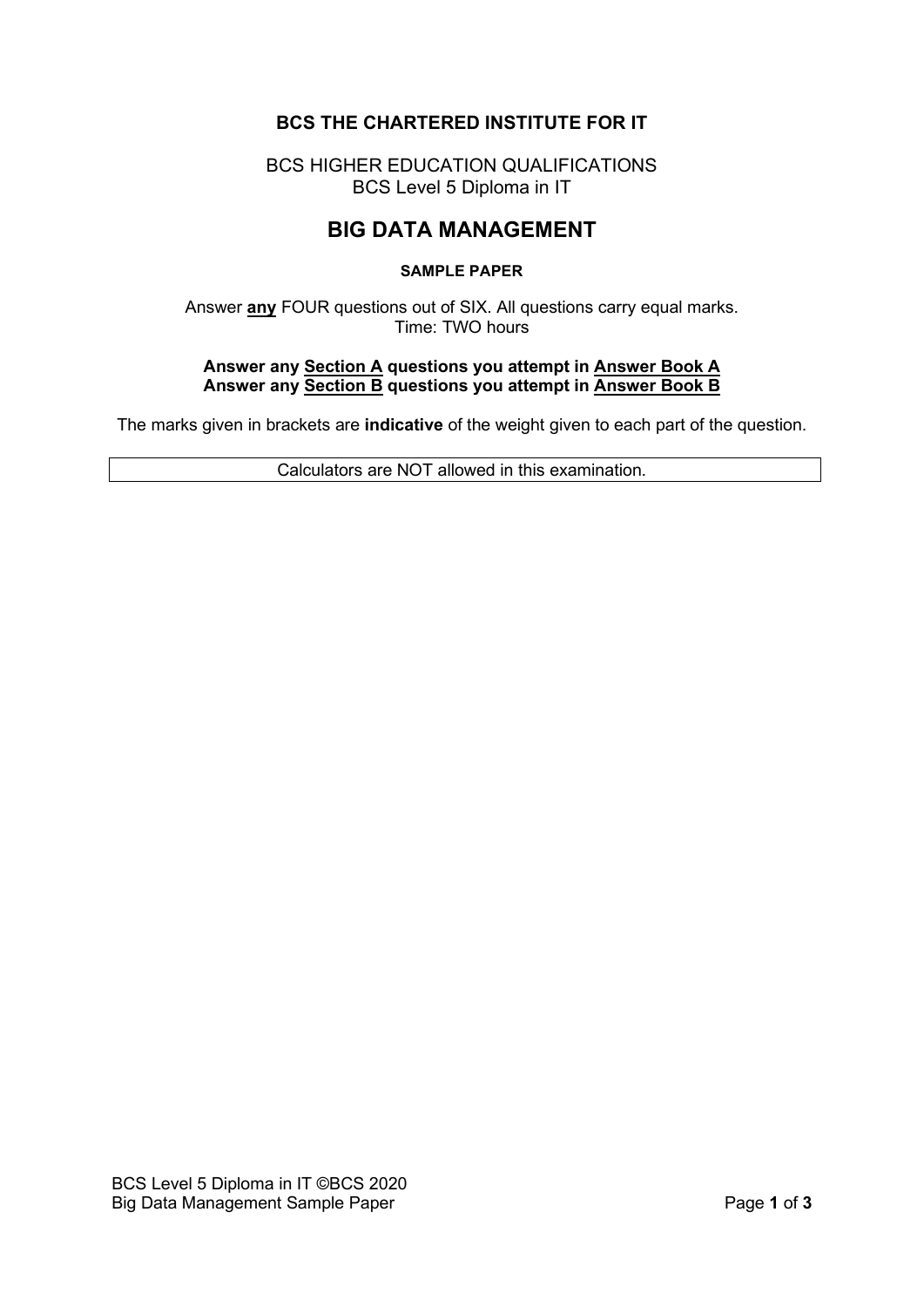### **Section A Answer Section A questions in Answer Book A**

### **A1.**

- a) Explain how each of the following **THREE** characteristics of Big Data define the differences between Big Data and other data processing:
	- i) Volume; ii) Velocity;
	- iii) Variety.
- **(12 marks)**
- b) Describe **FOUR** major sources of machine generated data that might be found in a Big Data processing task.

#### **(13 marks)**

# **A2.**

- a) Describe **THREE** important skillsets that need to be considered in building a Big Data science team.
- b) Give **TWO** examples of the way in which international privacy laws might affect the use of personally identifiable information.

**(10 marks)**

**(9 marks)**

c) Compare and contrast data privacy and data protection.

#### **(6 marks)**

## **A3.**

a) Describe with the aid of a diagram, the Hadoop distributed file system architecture, and explain how it stores data across a cluster of machines.

**(10 marks)**

b) Explain how the MapReduce pipeline is used for program execution in the Hadoop system.

**(15 marks)**

**[Turn Over]**